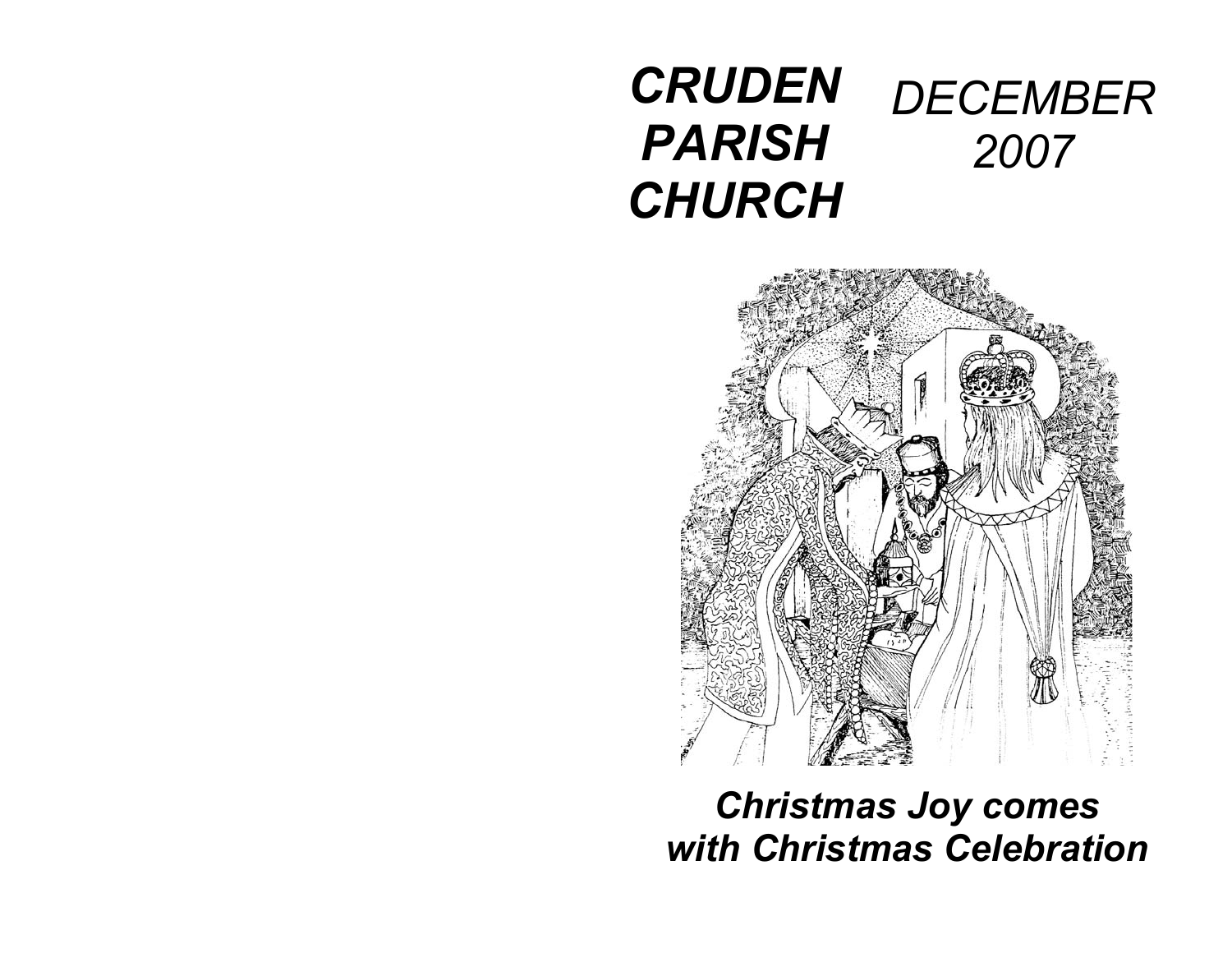#### DECEMBER 2007 EACH WEEK **DIARY DATES**

*Wednesdays* 7.30 pm Choir Practice in the Old Church Hall *Sundays* 10.00 am Children's Sunday Club in the Old Church & Stables

| Sunday 2nd   | $\bullet$            | <b>MORNING SERVICE</b><br><b>EVENING SERVICE</b><br>followed by Bible Study No 3                                                                 | $10.00$ am<br>$6.00 \text{ pm}$        | Old Church<br>West Church               |
|--------------|----------------------|--------------------------------------------------------------------------------------------------------------------------------------------------|----------------------------------------|-----------------------------------------|
| Sunday 9th   | $\ddot{\cdot}$       | <b>MORNING SERVICE</b><br><b>EVENING SERVICE</b>                                                                                                 | 10.00am<br>$6.00 \text{ pm}$           | Old Church<br>West Church               |
| Monday 10th  | $\ddot{\cdot}$       | The Guild Christmas Meal                                                                                                                         | $7.00 \text{ pm}$                      |                                         |
| Sunday 16th  | $\ddot{\phantom{a}}$ | <b>FAMILY CHRISTMAS SERVICE 10.00 am</b><br>followed by Christmas Brunch in the Old Hall<br><b>CHRISTINGLE SERVICE</b><br><b>EVENING SERVICE</b> | $4.00 \text{ pm}$<br>$6.00 \text{ pm}$ | Old Church<br>Old Church<br>West Church |
| Sunday 23rd  | $\ddot{\cdot}$       | <b>MORNING SERVICE</b><br><b>CAROL SERVICE</b>                                                                                                   | $10.00$ am<br>$6.00 \text{ pm}$        | Old Church<br>West Church               |
| Monday 24th  | t                    | <b>WATCHNIGHT SERVICE</b>                                                                                                                        | $11.10$ pm                             | Old Church                              |
| Tuesday 25th | t                    | <b>CHRISTMAS DAY SERVICE</b>                                                                                                                     | $10.00 \text{ am}$                     | Old Church                              |
| Sunday 30th  | $\ddot{\cdot}$       | <b>MORNING SERVICE</b><br><b>FINAL EVENING SERVICE</b>                                                                                           | $10.00$ am<br>$6.00 \text{ pm}$        | Old Church<br>West Church               |

### DECEMBER HYMN BOOKS

The hy mnbook used in the Old Church will be CH4. On those same Sundays, Combined Mission Praise will be used for our evening services in the West Church.



### POSTAGE STAMPS

Please do not throw away the stamps from your cards this Christmas. Those attending church on Sundays are invited to bring used postage stamps cut carefully from envelopes and postcards. Please place them in the receptacle by the Church notice board. If you cannot bring them yourself, please ask a friend to do so.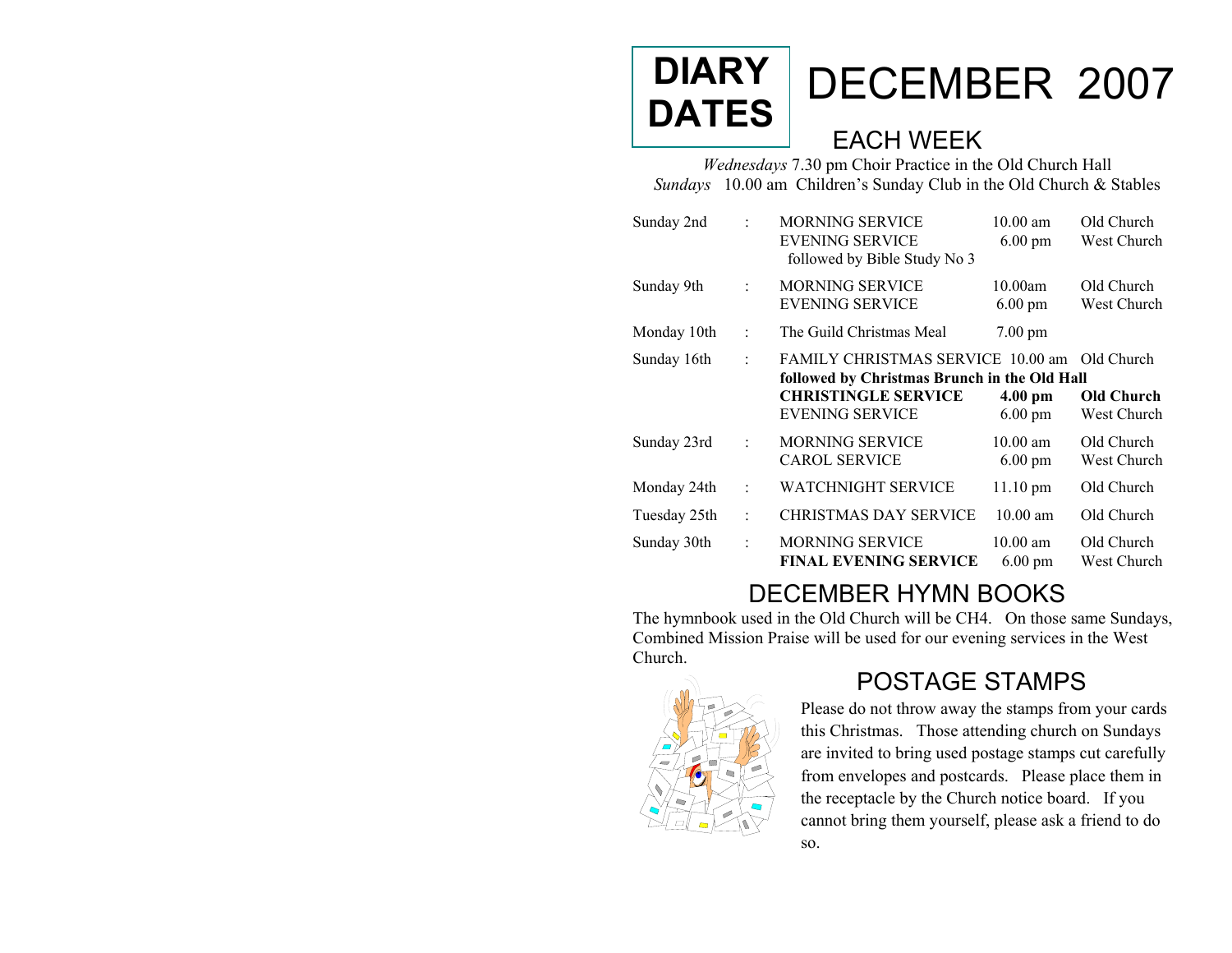### *FROM THE MINISTER 21 November 2007*

#### Dear Friends

When I received a phone message telling me that water was dripping into the Old Church, I was certainly not prepared for the discovery the following morning that most of the lead had been stolen from the flat roofs above the gallery. Even as I write this and after different people have been on the roof three times to try and prevent any water ingress, I have heard this morning that water is still getting in.

This urgent situation requires us to fill up all sorts of forms particularly if we want grant aid to help pay the bills including putting right some damage to gallery pews. Everyone says it would be folly to put lead back on for it would be a matter of time before the thieves were back. However, to use an alternative, while being half as expensive, requires us to overcome obstacles that exist because the Old Church is a listed building.

Nevertheless the Kirk Session has agreed to proceed as soon as it can by using sarnafill instead of lead and we are hoping that the roof will be repaired before Christmas. Our initial fears had been that this would cost us over £20,000, and it would if lead was used. Many people thought that this would be covered by insurance but we have a written statement from the Insurance Company saying that churches are not covered for this eventuality. After the story was prominently featured in the Press & Journal I thought it only right that I brought you up to date on where we are at this time.

Also by Christmas the repairs to the Old Church organ should be completed. It has taken a little longer because of the extensive mouse damage in the very heart of the organ that could not have been anticipated. This has resulted in more parts being replaced to the extent that we almost have half a new organ.

It would be good to get to Christmas with all the above work complete leaving us to focus on a joyful celebration of Jesus' birth and also on the fact that the Sunday afterwards will see our final service in the West Church.

**The Session also decided this week that come January there will be no evening services but this decision will be reviewed at a later time.** 

> Your friend and minister **Rodger Neilson**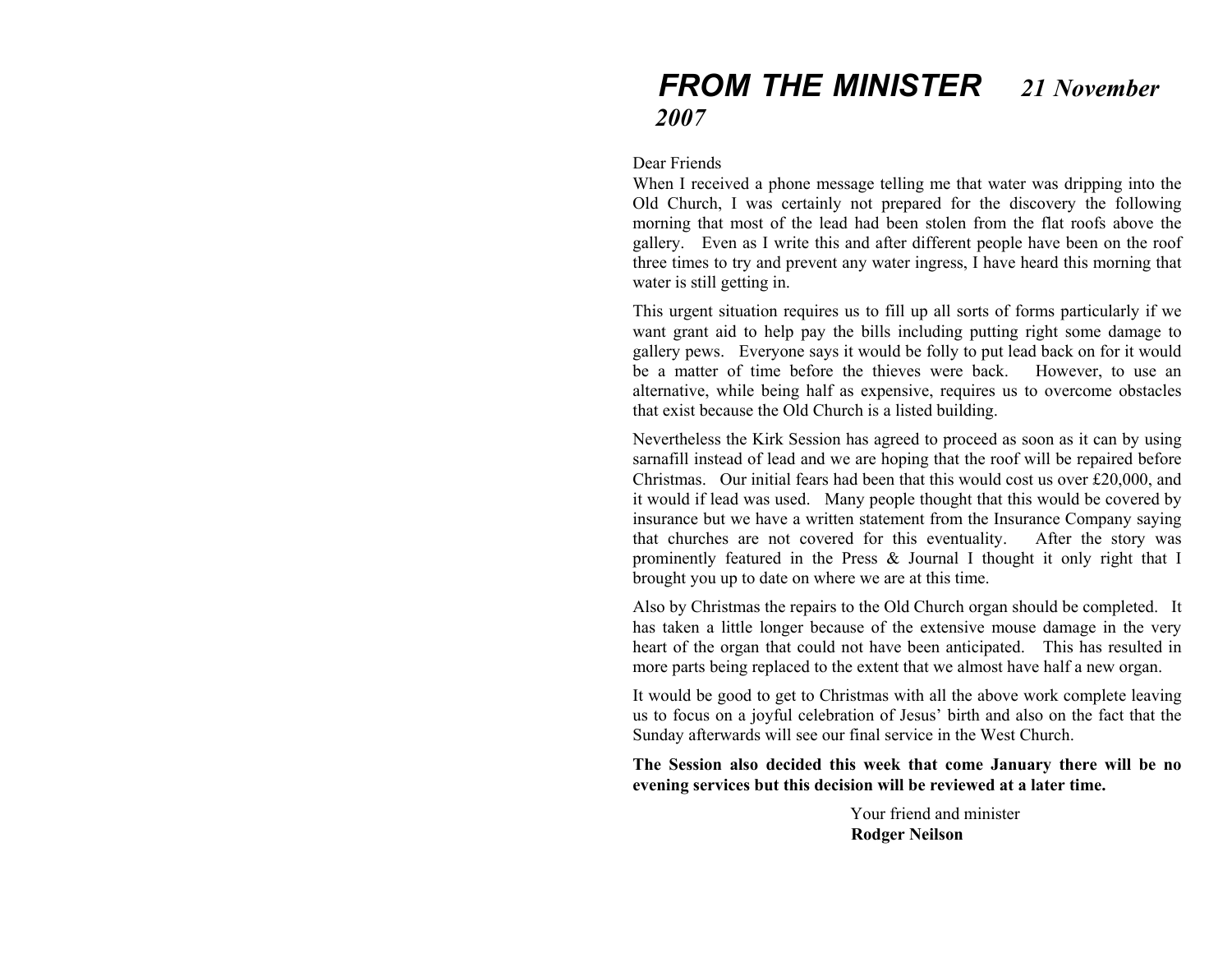

#### Dear Friends,

I would like to introduce you to a new friend of ours, her name is Dorothy (Doro) and we got to know her about 2 months ago when a Scottish visitor went down to see our work in Usisya, a remote lake shore community. During the monitoring trip Carole and our staff were taken to the house of Ella, a widowed lady who was looking after three of her grandchildren, Doro and her younger brother Julius (6) and sister Chikhonde (10). Doro was in a dreadful state, miserable, skinny and her skin was covered in scabby sores. It wasn't clear what the problem was but it looked very likely that she was suffering the effects of AIDS.

To cut a long story short we managed to help Doro and Ella get to the local District Hospital in Nkhata Bay (a journey involving either a bus inland to Mzuzu and then back down to Nkhata Bay, about three hours travel or waiting for the weekly ferry as it makes it way up and down the lake). There she was seen by a visiting doctor and confirmed to be HIV positive and referred to the Central Hospital in Mzuzu for further treatment. One of our staff, Alice (who visited Scotland with us last summer) volunteered to have her and Ella to stay at her house in Ekwendeni for a few weeks while Doro was assessed and started on anti-retroviral drugs.

When we first met Doro she weighed 14kg (30lbs) which was less than half of the weight of an

average 12 year old (32kg) and was 112cm tall (3' 4") while her average height should have been about 150cm (5'). To put that in perspective, our son Daniel, who turned 5 two months ago, is about the same height but significantly heavier. After a month of taking her anti HIV drugs and eating a good diet Doro increased her weight to over 19kg (about right for her height) and changed from being utterly withdrawn and miserable to smiling spontaneously, taking an interest in her surroundings and being able to walk a little distance. Since she went home with her grandmother



#### **LIVINGSTONIA SYNOD AIDS PROGRAMME**

Andy, Fliss, Katy & Daniel Gaston

> PO Box 718 Mzuzu MalawiCentral Africa

Email: [gaston@malawi.net](mailto:gaston@malawi.net)

November 2007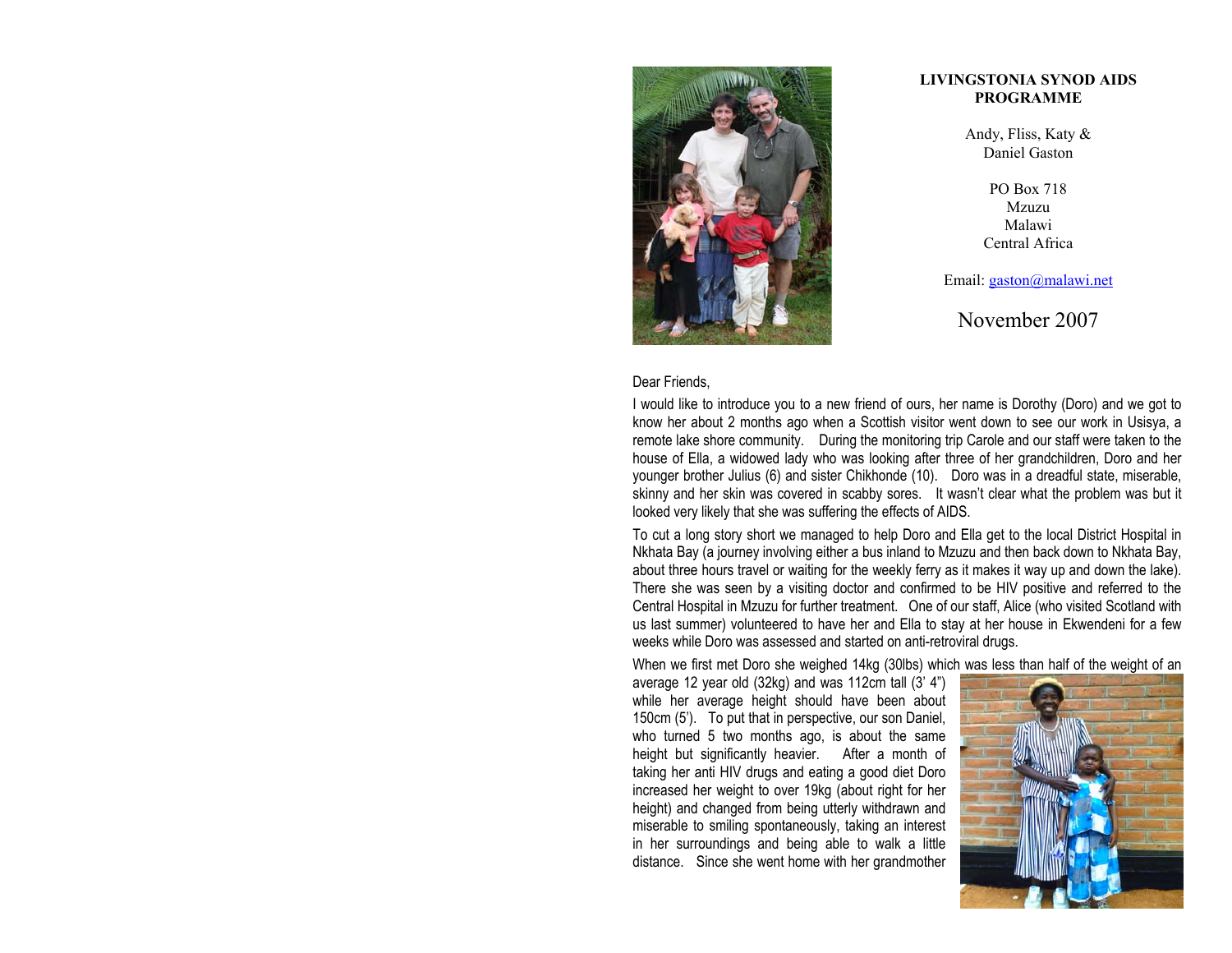she has started attending primary school again (two miles away) and her teacher says that though she is physically weak she likes school very much. He said that she sometimes cries when her grandmother keeps her at home because she is not well.

Doro's background is tragic but not uncommon in Malawi. Her mother died of cancer (possibly HIV related) three years ago and her father has remarried and takes no interest in Doro or her siblings. Julius and Chikhonde are both physically well and much bigger than Doro and attend school regularly. On a visit to the area last week our youth worker Hippo (who was also with us in Scotland) visited her at school and found her well but there is a real concern about the availability of nutritious food in the family. She is still taking her antiretroviral drugs and in fact is expected to continue those for the rest of her life (or until a cure for HIV is discovered – if ever). Doro and Ella need to make the trip to Nkhata Bay once a month for review and to collect the next batch of drugs and as if their lot wasn't tough enough they were robbed this month when they spent the night in the bus station on their way through Mzuzu!

Hippo reported that there are at least three other children in Usisya with very similar problems and social situations. Two children in one family are both HIV positive, as is their mother who is pregnant. We would like to be able to establish some income generating programmes for the local volunteer groups so that they can use those funds on a long term basis to support the travel and accommodation expenses for the children (and adults) to attend the HIV clinic at the district hospital. While our intervention has changed the life of Doro we cannot possibly intervene in this way for every child and adult in our impact areas but please pray that we will be able to expand existing successful strategies to improve the economic situation of the poorest and most vulnerable in our communities and enable them to continue receiving their life giving treatment.

#### **Other work issues**

We are currently working on a new proposal for next year to the National AIDS Commission which we expect to be our largest source of funds for the next couple of years. Please also pray for myself and the team as we negotiate the complicated course through the application and approval procedures for these funds. We have a very good chance of being funded as we have two successful years with the Commission behind us.

#### **LISAP Hostel**

We have finished construction work on the hostel and in fact furnished one half of it and used it for the first time last weekend to offer accommodation for some of the ministers attending the GAC (mini assembly) of the church. It is great to see this stage of the project nearing completion and now that we can start using it we can generate a small amount of funds to contribute to paying off the construction work and pay for the remaining furnishings and fittings. We would like to thank everyone who contributed to the project – about half (almost £9,000) of the funds raised so far have come through donations from our supporters in the UK but we still need about £5,000 to finish off the project. We have applied for substantial funds from two funding partners for the next three phases of the overall development of the site and expect to hear whether those applications have been approved in November and December.

With love and best wishes, **Andy, Fliss, Katy & Daniel**

#### **Doro & Ella**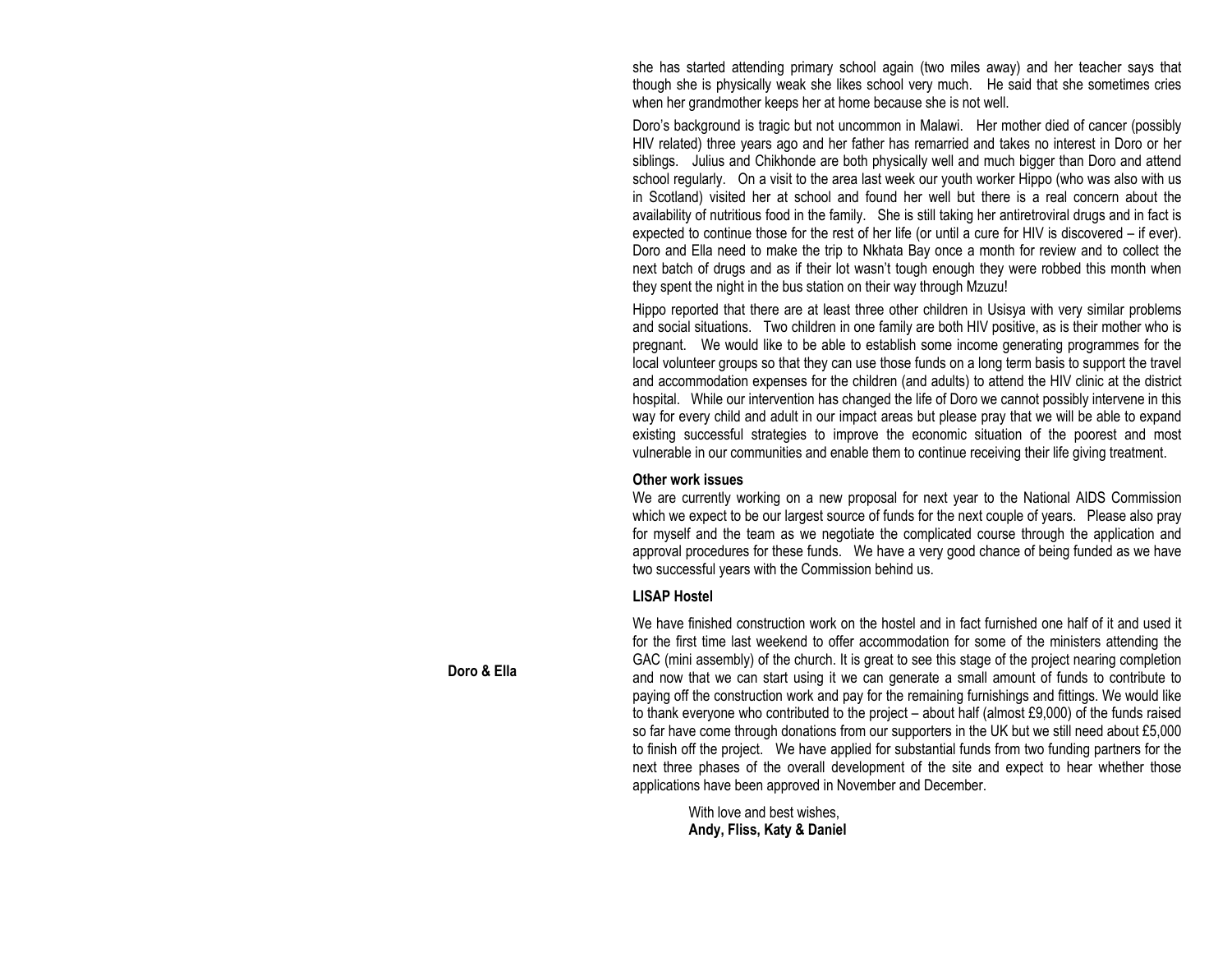# BLYTHSWOOD SHOE-BOX APPEAL

It never ceases to amaze me how the members of Cruden Parish Church and their friends, who are not necessarily members of the Church, rise to the occasion when an appeal goes out for a charity i n need. The Blythswood Appeal has topped last year's total by 13, which means that this year we will be giving 90 boxes to the appeal. Jean Beedie, Betty Forrester, Annette Garden and myself would like to express our grateful thanks to all who contributed goods, boxes and money to make t his year's appeal such a success. I would like to add my own personal thanks to Betty and Annette for their added help in filling the boxes, the extra pairs of hands makes the job so much easier. For t he second year running Ji mmy Forrester has taken t he boxes to Peterhead for us and this year he required his float to acco mmodate the number of boxes we had. We appreciate t his very i mportant hel p

 *Jenny McGarrol* 

## **TED AND SHEILA - THANKS**

We would like to thank everyone for their kind words and well wishes at our leaving Cruden. After nearly 30 years of sharing and enjoying the fellowship with you, it will be a new adventure starting up in a new home and new church at Torry St. Fitticks. We wish Cruden Parish Church all the best for the future and may God smile on your endeavours.

Our new address is 49 Glenbervie Road, Torry, Aberdeen AB11 9JH and phone: 01224 248761. We will be glad to welcome visitors at our new home. *Ted and Sheila* 

# HARVEST - THANKS

The tenants of Cantlay Court would like to thank the Junior Church for the gifts from the Harvest service. Myself and one of the carers (Mrs Thomson) made two large pots of soup and bread and butter pudding and on Tuesday all the tenants came through to the lounge for lunch. It was a huge success and lovely to see so many tenants together. So thank you again on behalf of the tenants it was very much appreciated.

 *Elsa Morrice (Warden)* 

# AL-SHUROOQ - THANKS

A letter has been received from McCabe Educational Trust thanking Cruden Church for the donation of £236.60 raised mainly by May's Pilgrims and added to one Sunday m orning by members of the congregation. The money was specifically sent for the benefit of the Al-Shurooq School for blind children in Bethlehem who are looking forward to moving in a new built school.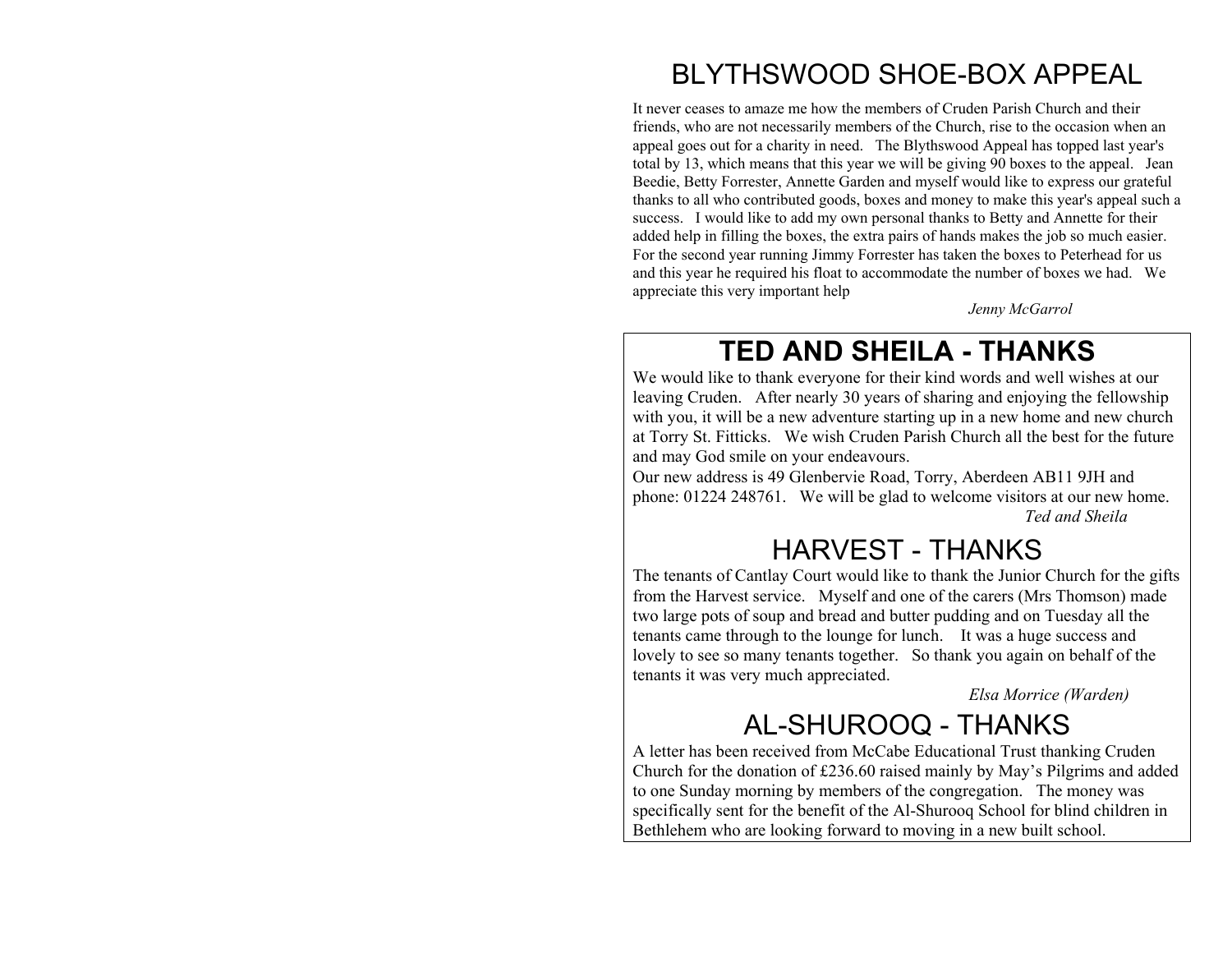# CHRISTMAS IN **CRUDEN** CHURCH

There will be a **FAMILY SERVICE** at the Old Church at 10.00 am on **Sunday 16 December.** After the family service **CHRISTMAS BRUNCH** will be served in the Hall. After last year's success, also this year there will be a **CHRISTINGLE SERVICE** (see below) that sam e afternoon.



**CRUDEN OLD CHURCH** will be open at 11 pm on **Christmas Eve** for t he **WATCHNIGHT SERVICE** and as soon as enough people are in the church, carol singing will begin. The service will start shortly after 11.30 pm, finishing at about 12.10 am. The **CHRISTMAS DAY SERVICE** will be held in the Old Church at 10.00 am.

#### A Christmas Concert BY THE YTHAN SINGERS

Sunday 9 December in Newburgh Public Hall at 3 pm. Tickets £5 (to include festive refreshments). Proceeds to the Newburgh Public Hall.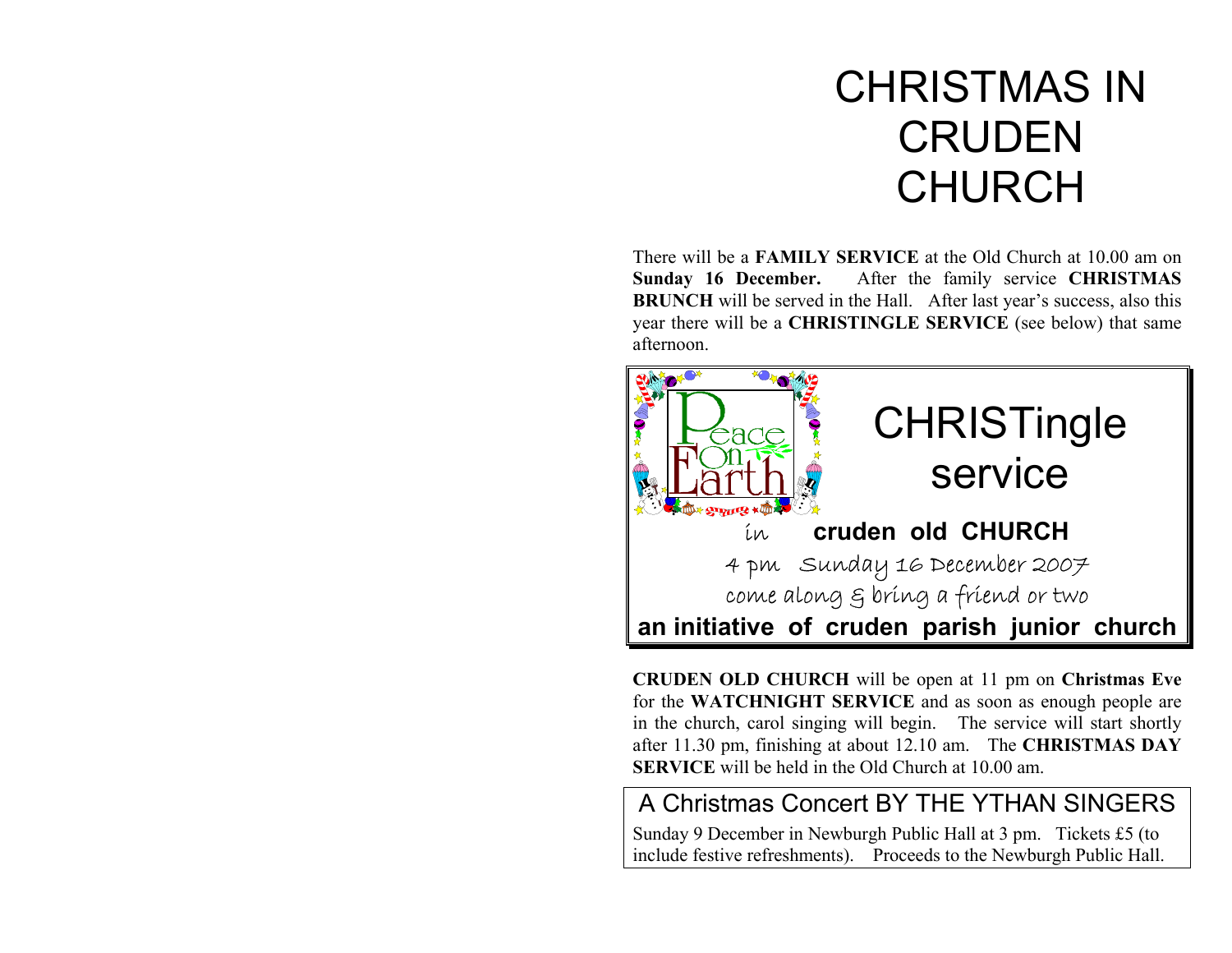# GLEANINGS from a Study Leave Notebook Through grace we are led to delight in, and so choose,

attracted us.

Seeing ourselves is not always easy but remembering ourselves has become more an exercise in creative imagination than true reminiscence.

> My self is not only my present state but also my past history. The nobility of my present self is created as much by virtues conquered as virtues maintained. The miracle of my present true self is that I have somehow survived my history without too much damage to my self or others.

With faith, Augustine came to realise that he had help from God not only to know the right thing to do but to choose to do it once known.

The taste for the good life must be acquired and this is precisely the effect of grace on our spirits.



#### **UCAN Charity No SCO36638**

UCAN is a North of Scotland charity, set u p t oh elp mak e life better f or local people affected by urological cancers (kidney, prostate, testicular and bladder cancers). UCAN aims to raise £2 million by the end of 2008 to fund a North of Scotl and Centre of Excellence, which will carry out vital research in order t o improve the treatment, care and quality of life for peopl e affected.

# THINKING OF OTHERS

At the **Christmas Eve and Christmas Day** services there will be an opportunity to m ake an offering which the Kirk Session has decided this year should go to support **UCAN**.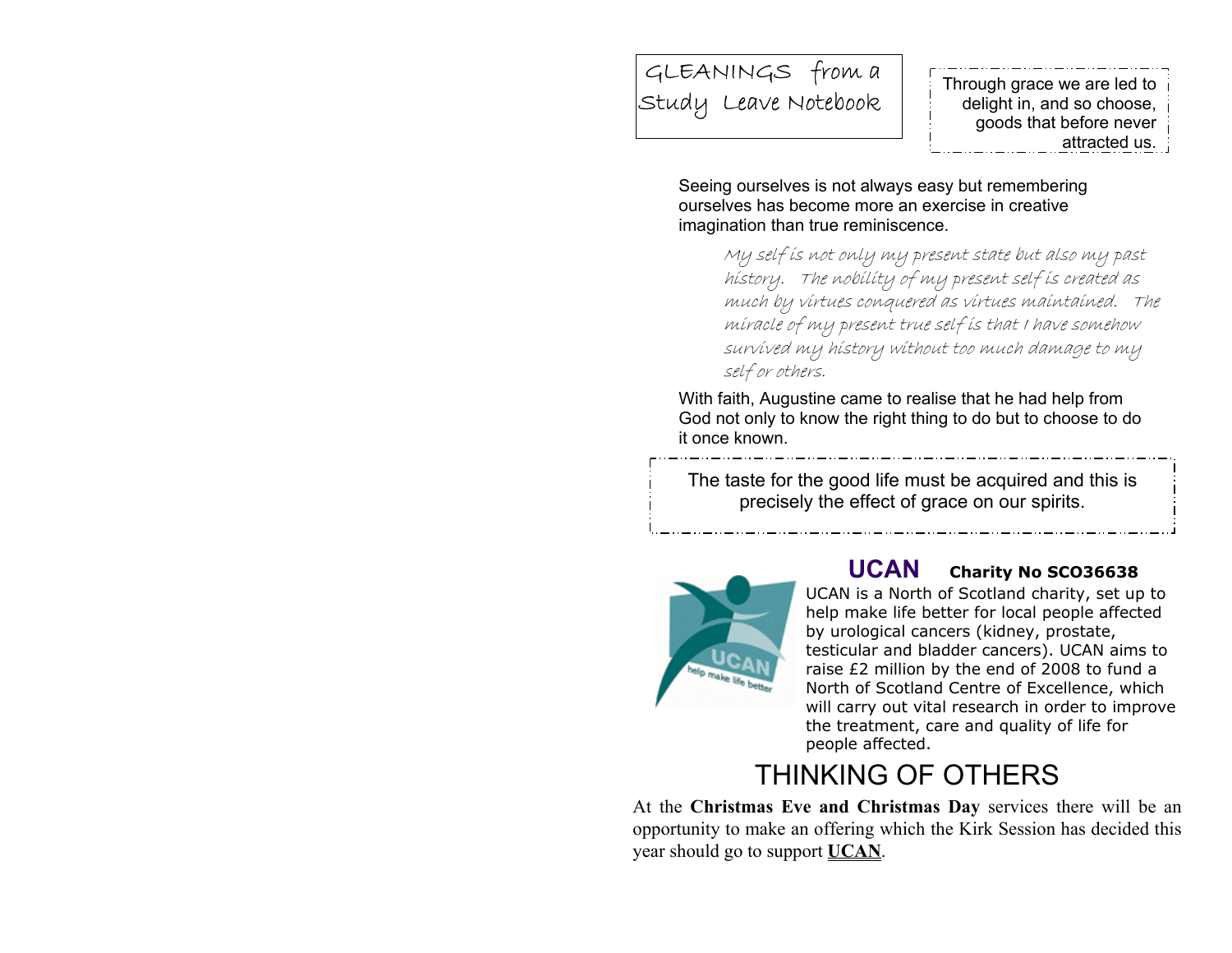### November WATCH AND TALK GROUP

The video we watched this month was, in some respects, similar to the one we viewed in September. The first section related to the life of Jesus Christ from his birth to his crucifixion, naming all the various places mentioned in the bible where he had preached to the people and in some cases performing one of his many miracles, m ostly following the story of His life as we have read it in the Bible.

The second section of the video was drawing our attention to the new modern Israel, pointing out places, which like Nazareth, had been at one time backwater towns and are now thriving cities. The presenter of the video remarked that Jerusalem is built on a bedrock of antiquity, which may account for the fact that flashes of ancient times come to mind when seeing Jerusalem as it is today and some ancient customs are still upheld.

Our next meeting will be held on Monday 14th January 2008 in the home of Marilyn Sam ways, Cruden Bay

*Jenny McGarrol* 

### *Life & Work: December review*



THE MAGAZINE OF THE CHURCH OF SCOTLAND

**Christmas Art** In an interview with John Leighton, Director-general of the National Galleries of Scotland, M uriel Armstrong discovers t hat some of t he great paintings of the nativity are housed in the Scottish collection.

**The Christmas survival guide** Thomas Baldwin discovers *Alternativity,*<sup>a</sup> resource that arose from a concern that the meaning of C hrist mas was being lost, and that what should be a religious and family celebration is becoming a time of stress and worry.

**The magic of Wesley and Kendrick** Ian Bradley celebrates t he 300th anniversary of t he birth of t he man responsi ble for some of t he best-loved songs of Advent and C hrist mas and Thomas Baldwin profiles t he composer and hy mn-writer Graham Kendrick who composed *Shine, Jesus, Shine*.

**A warm welcome** The Moderator t he Rt Rev Shelagh Kesting is reminded of t he importance of a welcome and explains its role i n Advent.

**Baptism or blessing?** In 'The Last Word' Muriel Armstrong calls on the Church to rethin k the rules o n Baptism.

**And much more** – lively letters, book reviews, prayer, news, columnists and crosswords –all for £1.60p. Anyone wishing to subscri be should contact:

Mrs Isobel Young Tel: Cruden Bay 812360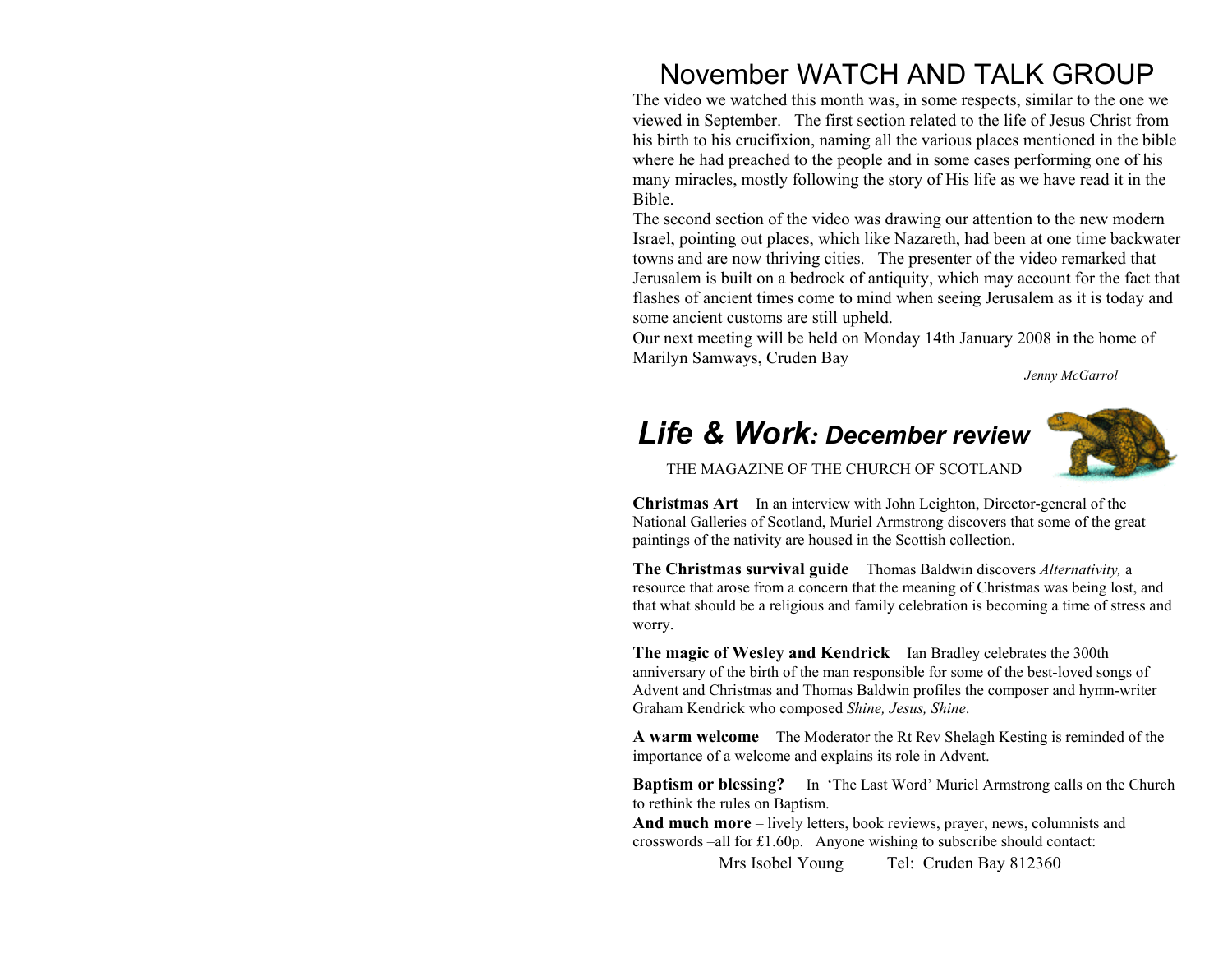# **PARISH REGISTER**

\*denotes member

**DEATH** 

\*Mr Gerrard, 4 Havensburgh Cottages, Longhaven.

**NEW MEMBERS** 

Mrs Christine Stephen, Pathhead, Cruden Bay. Miss Shona Stephen, The Steading, Fountainbleu, Cruden Bay.

# **2008 FLOWER CALENDAR**



Calendar for the Old Church will now be found on the notice board at the Church and members are invited to add their name beside any date on which they would wish to place flowers on the com munion table. The gift of such flowers is always greatly appreciated. **In particular, it is hoped that the early months of next year will soon be filled up**.

THE NEXT ISSUE OF THE BULLETIN WILL COME OUT ON **30 DECEMBER**. Copy for inclusion to be handed in to the Manse as soon as possible.

### EKWENDENI NEWS

Two "Thank You" letters have been received for our donations towards the cost of transport of parcels to Ekwendeni.

The letter from 'The Raven Trust' says "please convey to all members of Cruden Parish Church our thanks for the donation towards container costs" Sam and Sena Allen say that the donation we sent "will certainly go a long way to help with the outreach which we are trying to achieve" and, "on behalf of the people of Ekwendeni, we also thank you for all the boxes which we get from your church".

These letters are on the notice board in the Church Hall if you would like to read them in full.

*Annette Garden*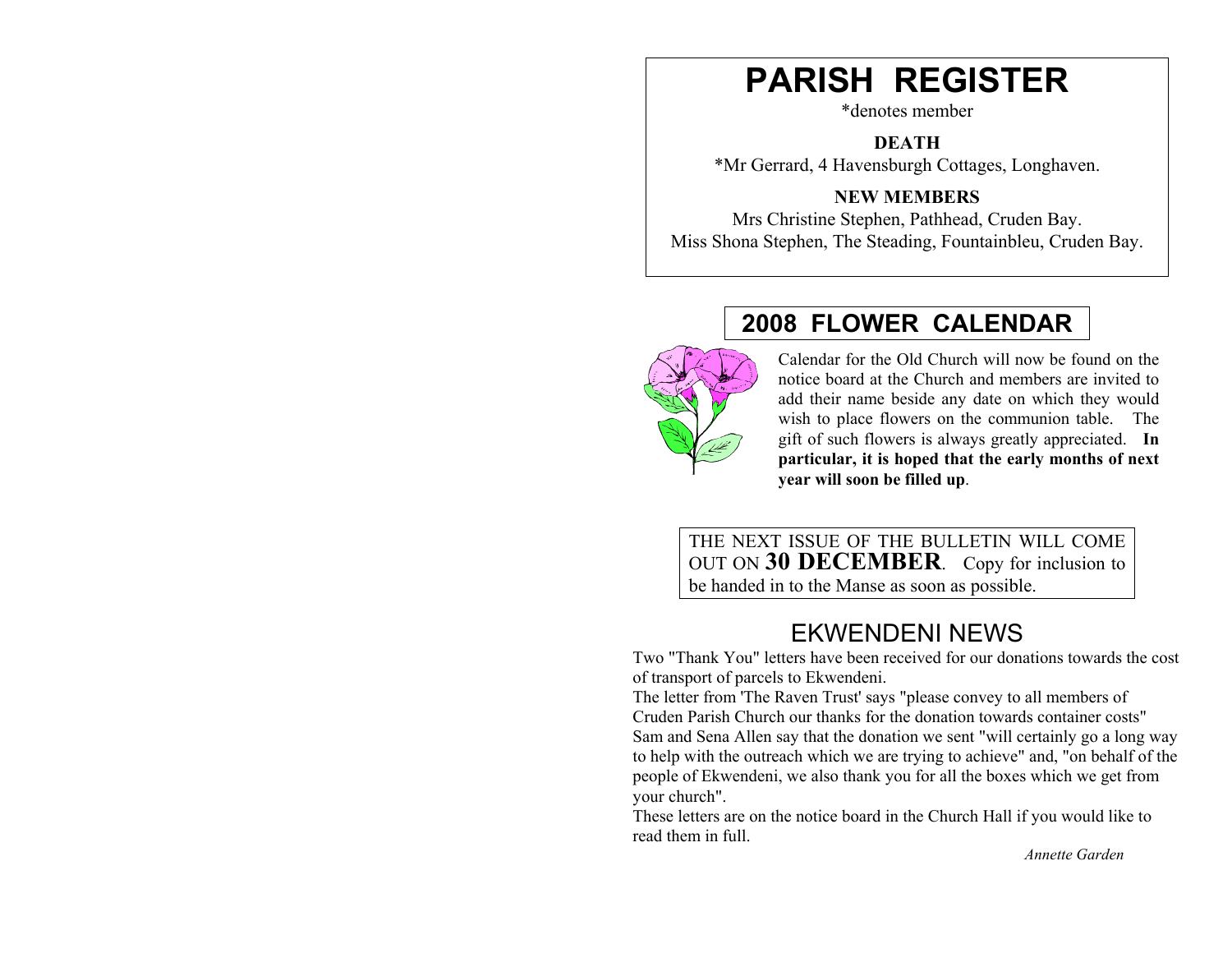#### SUNDAY MORNING DUTIES 10.00 am OLD CHURCH

| <b>Date</b>                            | Door                                           |                        | <b>Flowers</b>         | <b>Teas</b>                                      | <b>Children</b>                                                        |
|----------------------------------------|------------------------------------------------|------------------------|------------------------|--------------------------------------------------|------------------------------------------------------------------------|
| 2 Dec                                  | Robert Esson<br>Lewis McKechnie                |                        | Mary Bratton           | <b>Betty Forrester</b><br><b>Elizabeth Bruce</b> | Katherine Hyman<br>Maureen Reid<br>Helen Smith<br>S or C Skinner       |
| 9 Dec                                  | Robert Esson<br>Lewis McKechnie                |                        | <b>Betty Forrester</b> | Irene Will<br>Margaret Adams                     | Karla Buswell<br>Marie Forsyth<br><b>Brenda Cadger</b><br>Joyce Fowlie |
| Mary Bratton<br>16 Dec<br>Iris Durno   |                                                |                        |                        | <b>CHRISTMAS</b><br><b>BRUNCH</b>                | In Church                                                              |
| 23 Dec                                 | Mary Bratton<br>Iris Durno                     | <b>Beatrice Fawkes</b> |                        | Mary Esson<br><b>Beatrice Fawkes</b>             | Holiday                                                                |
| 30 Dec                                 | Sandy Beedie<br>Mary Esson<br>Anne McNaughton  |                        |                        | Mary Esson<br>Elma Cumming                       | Holiday                                                                |
| 6 Jan                                  | Sandy Beedie<br>Hilda Davie<br>Anne McNaughton |                        |                        | Mary Esson<br>Mary Coutts                        |                                                                        |
| 13 Jan                                 | Jack Young<br>Hilda Davie<br>Isobel Young      |                        |                        | Kathleen Craig<br>Elma Cumming                   |                                                                        |
| $20$ Jan                               | Jack Young<br>Isobel Young                     | Violet Penny           |                        | Doreen Duncan<br>Marilyn Samways                 |                                                                        |
| 27 Jan                                 | Peter Slamaker<br>Wilma Moir                   | Jean Beedie            |                        | Dorothy Cruickshank<br>Mary Esson                |                                                                        |
| <b>SUNDAY EVENING</b><br><b>DUTIES</b> |                                                |                        | Date                   | Door                                             | <b>Flowers</b>                                                         |
|                                        |                                                |                        | 2nd                    | Joyce Willox                                     | Rosemary Reid                                                          |
|                                        |                                                |                        | 9th                    | Joyce Willox                                     | <b>Betty Forrester</b>                                                 |
| <b>WEST CHURCH</b>                     |                                                |                        | 16th                   | Jim MacDonald                                    | <b>Betty Morris</b>                                                    |
| 6 pm                                   |                                                |                        | 23rd                   | Jim MacDonald                                    | <b>Beatrice Fawkes</b>                                                 |
|                                        |                                                |                        | 30th                   | Margaret Adams                                   | <b>Beatrice Fawkes</b>                                                 |

If unable to do door duty, please *information sandy Beedie* - 841370. If unable to do tea duty, please inform Mary Esson - 812206. We would prefer, if you are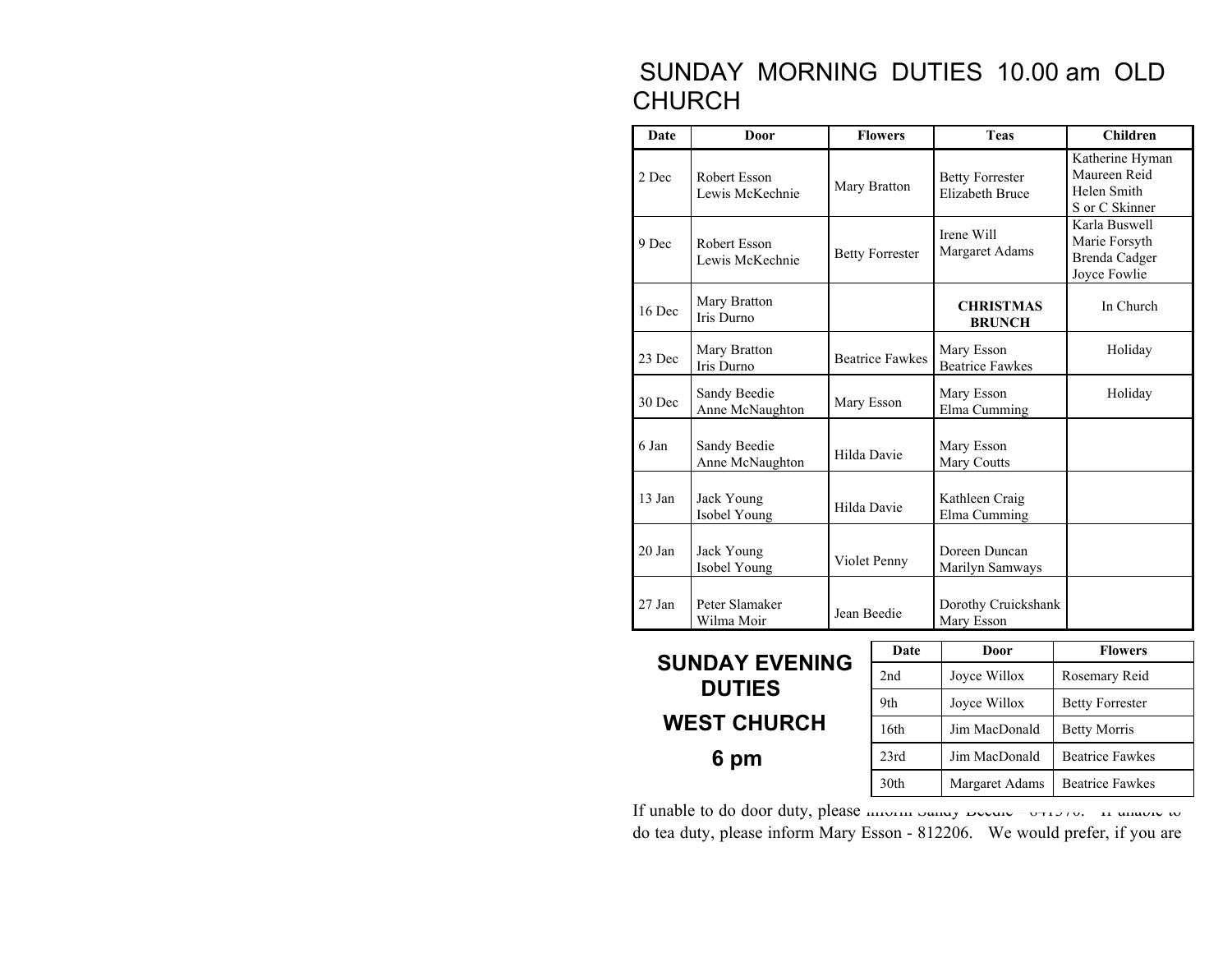unable to fulfil your duty, that you endeavour to find your own replacement before informing Sandy or Mary as appropriate.

| <b>Minister</b><br>Telephone 01779 841229         |                            |                                         | Rev Rodger Neilson<br>Email rodger.neilson@virgin.net |  |
|---------------------------------------------------|----------------------------|-----------------------------------------|-------------------------------------------------------|--|
| <b>Session Clerk</b><br>Treasurer                 |                            | Sandy Beedie<br>Rosemary Pittendrigh    |                                                       |  |
| <b>District Elders</b>                            | Hatton                     |                                         | <b>Betty Forrester</b>                                |  |
| $^{\prime\prime}$                                 |                            |                                         | Margaret Jamieson                                     |  |
| Rural                                             |                            | Robert Esson                            |                                                       |  |
| $\blacksquare$                                    |                            |                                         | <b>Robert Petticrew</b>                               |  |
|                                                   | Peterhead                  | Sandy Smith<br>Jack Young<br>Kate Clark |                                                       |  |
|                                                   | Cruden Bay                 |                                         |                                                       |  |
|                                                   |                            |                                         |                                                       |  |
| Ħ                                                 |                            | <b>Betty May</b>                        |                                                       |  |
| <b>Church Officer</b>                             |                            |                                         | David Singleton                                       |  |
| <b>Bond Treasurer</b>                             |                            |                                         | Muriel Cantlay                                        |  |
| <b>WFO</b> Treasurer                              |                            |                                         | Annette Garden                                        |  |
| <b>Roll Keeper</b>                                |                            |                                         | Mary McNaughtan                                       |  |
| <b>Presbytery Elder</b>                           |                            |                                         | Sandy Beedie                                          |  |
| <b>Child Protection Co-ordinator</b>              |                            | Kathleen Craig                          |                                                       |  |
| Life & Work                                       |                            |                                         | Isobel Young                                          |  |
| <b>Christian Aid</b>                              |                            |                                         | Mary Esson                                            |  |
| <b>Junior Church</b>                              |                            |                                         | Katherine Hyman                                       |  |
| Communion                                         |                            |                                         | Adrian Smith                                          |  |
| Guild                                             |                            |                                         | Muriel Cantlay                                        |  |
| Flowers                                           |                            |                                         | <b>Betty Forrester</b>                                |  |
| <b>Cleaning Co-ordinator</b>                      |                            |                                         | <b>Beatrice Fawkes</b>                                |  |
| <b>West Church Teas</b>                           |                            |                                         | <b>Betty Morris</b>                                   |  |
| <b>Old Church Teas</b>                            |                            |                                         | Mary Esson                                            |  |
| <b>Church Walks</b>                               |                            |                                         | <b>Robert Petticrew</b>                               |  |
| <b>Transport Co-ordinators</b>                    |                            |                                         |                                                       |  |
|                                                   |                            | (Hatton)                                | Sandy Beedie                                          |  |
|                                                   | (Cruden Bay)               |                                         | Rosemary Pittendrigh                                  |  |
| <b>Press Officer</b>                              |                            | <b>Beatrice Fawkes</b>                  |                                                       |  |
| <b>Missionary Partner Correspondent</b> Betty May |                            |                                         |                                                       |  |
|                                                   | <b>Committee Conveners</b> |                                         |                                                       |  |
| Finance                                           | Rosemary Pittendrigh       |                                         |                                                       |  |
| <b>Property</b>                                   |                            | Robert Esson                            |                                                       |  |
|                                                   | $\cdot$ $\cdot$            |                                         |                                                       |  |

**Social** Muriel Cantlay<br>**Education & Worship** John Lamb **Education & Worship**<br>Membership **Kathleen Craig**